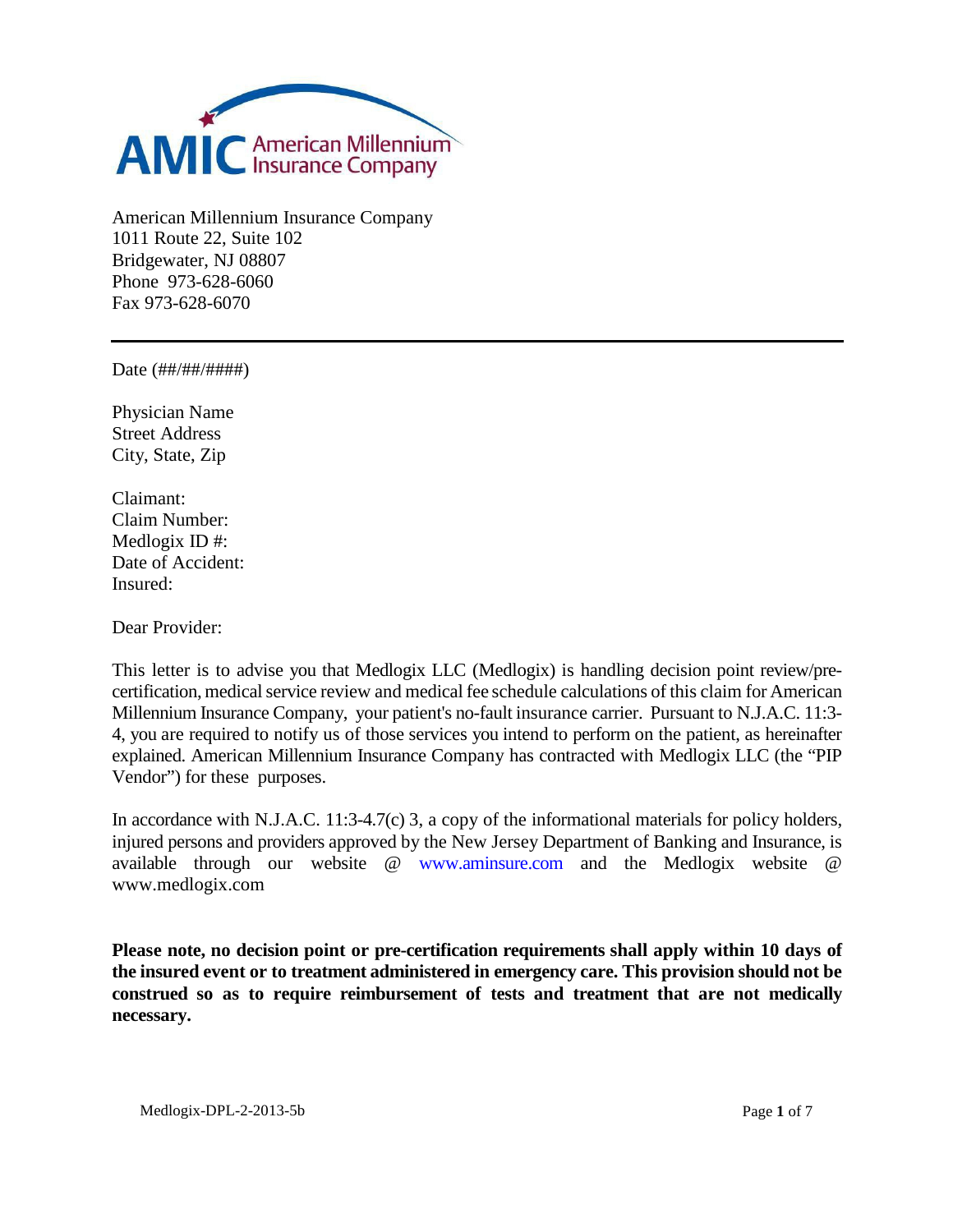## **CARE PATHS/DECISION POINT REVIEW**

As mentioned above, pursuant to N.J.A.C. 11:3-4, the New Jersey Department of Banking and Insurance (the "Department") has published standard courses of treatment, **Care Paths**, for soft tissue injuries of the neck and back, collectively referred to as the "Identified Injuries". N.J.A.C. 11:3-4 also establishes guidelines for the use of certain diagnostic tests. The Care Paths provide that treatment be evaluated at certain intervals called **Decision Points**. At Decision Points, you must provide us information about further treatment you intend to provide. This is called **Decision Point Review.** In addition, the administration of any test listed in N.J.A.C. 11:3-4.5(b) 1-10 also requires Decision Point Review, regardless of the diagnosis. If you fail to submit requests for Decision Point Reviews or fail to provide clinically supported findings that support the request, payment of your bills will result in a co-payment of 50% (in addition to any deductible or co- payment that applies under the policy) of the eligible charge for medically necessary services. The **Care Paths** and accompanying rules are available on the Internet at the Department's website a[t www.nj.gov/dobi/aicrapg.htm](http://www.nj.gov/dobi/aicrapg.htm) or can be obtained by contacting Medlogix @ 1 (877) 258-CERT 2378).

# **MANDATORY PRE-CERTIFICATION**

If your patient does not have an Identified Injury, you are required to obtain pre-certification of all the services listed below. If you fail to submit requests for the pre-certification of all the services listed below or fail to provide clinically supported findings that support the request, payment of your bills will result in a co-payment of 50% (in addition to any deductible or co-payment that applies under the policy) of the eligible charge for medically necessary services. You are encouraged to maintain communication with Medlogix on a regular basis as pre-certification requirements may change. Precertification is mandatory as to any of the following medical services once10 days have elapsed since the accident:

- (a) non-emergency inpatient and outpatient hospitalcare
- (b) non-emergency surgical procedures
- (c) extended care rehabilitation facilities
- (d) outpatient care for soft tissue/disc injuries of the insured person's neck, back and related structures not included within the diagnoses covered by the Care Paths
- (e) physical, occupational, speech, cognitive or other restorative therapy or other body part manipulation except that provided for Identified Injuries in accordance with Decision Point Review
- (f) outpatient psychological/psychiatric testing and/orservices
- (g) all pain management services except as provided for identified injuries in accordance with decision point review
- (h) home healthcare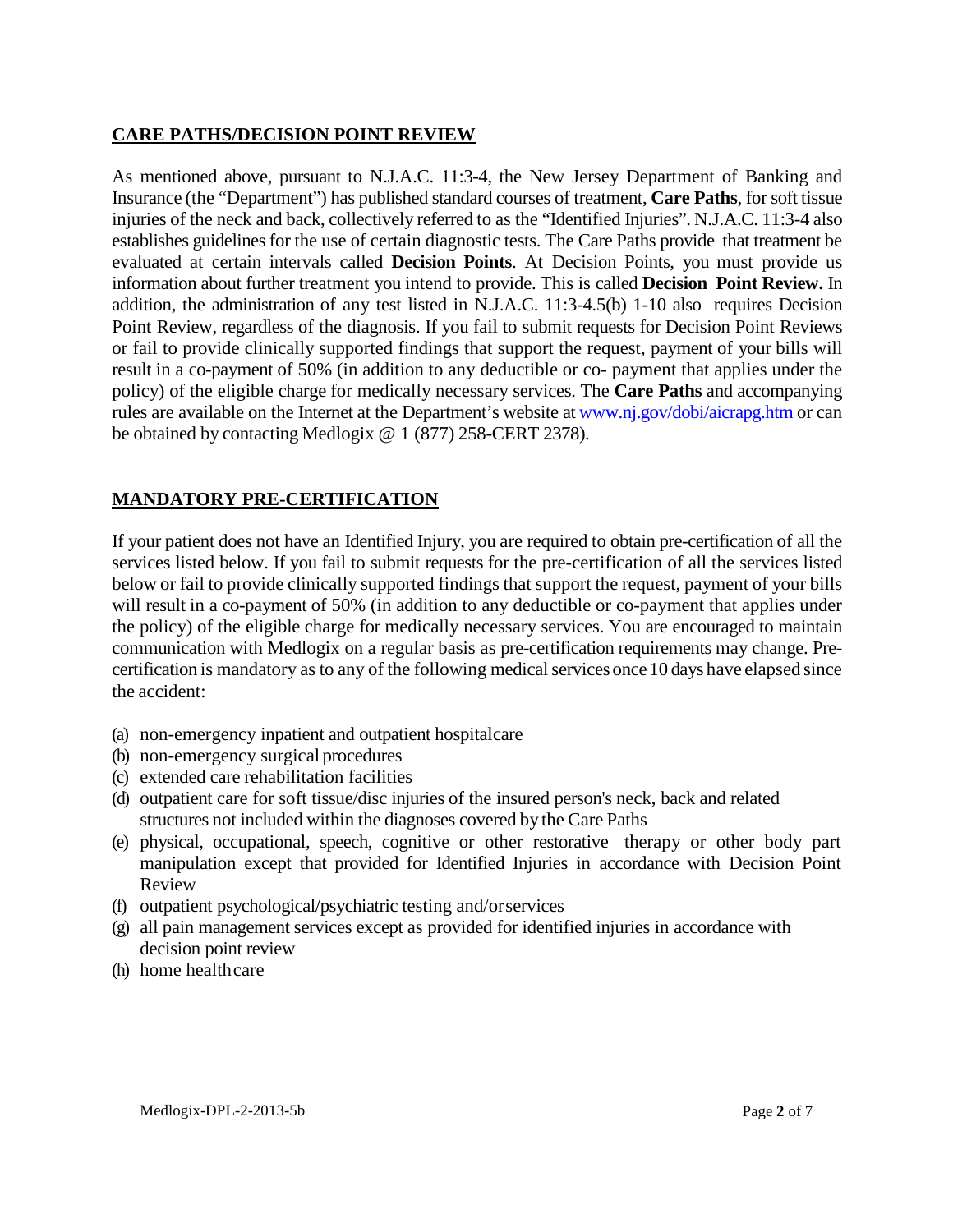- (i) non-emergency dental restoration
- (j) temporomandibular disorders; any oral facialsyndrome
- (k) infusion therapy
- (l) Durable medical equipment (including orthotics and prosthetics) with a cost or monthly rental in excess of \$75.00.

### **HOW TO SUBMIT DECISION POINT REVIEW/PRE-CERTIFICATION REQUESTS**

Medlogix Hours of Operation – 7:00 AM to 7:00 PM EST Monday through Friday (excluding legal holidays)

In order for Medlogix to complete the review, you are required to submit all requests on the "Attending Physicians Treatment Plan" form. A copy of this form can be found on the DOBI web site [www.nj.gov/dobi/aicrapg.htm, M](http://www.nj.gov/dobi/aicrapg.htm)edlogix's web site www.medlogix.com by contacting Medlogix @ (877) 258-CERT (2378).

Please return this completed form, along with a copy of your most recent/appropriate progress notes and the results of any tests relative to the requested services to Medlogix via fax at (856) 910- 2501 or mail to the following address: Medlogix LLC, 300 American Metro Blvd., Suite 170, Hamilton, NJ 08619, ATTN.: Pre-Certification Department. Its phone number is (877) 258-CERT(2378).

The review will be completed within three (3) business days of receipt of the necessary information and notice of the decision will be communicated to your office by telephone and/or confirmed in writing. If you are not notified within 3 business days, you may continue your test or course of treatment until such time as the final determination is communicated to you. Similarly, if an independent medical examination should be required, you may continue your tests or course of treatment until the results of the examination become available.

### **Denials of decision point review and pre-certification requests on the basis of medical necessity shall be the determination of a physician. In the case of treatment prescribed by a dentist, the denial shall be by a dentist.**

To clarify the Medlogix processing time, the definition of days is as follows: "Days" means calendar days unless specifically designated as business days.

- 1. A calendar and business day both end at the time of the close of business hours (7:00 PM EST Monday through Friday (excluding legal holidays).
- 2. In computing any period of time designated as either calendar or business days, the day from which the designated period of time begins to run shall not be included. The last day of a period of time designated as calendar or business day is to be included unless it is a Saturday, Sunday, or legal holiday, in which event the period runs until the end of the next day which is neither a Saturday, Sunday or legal holiday.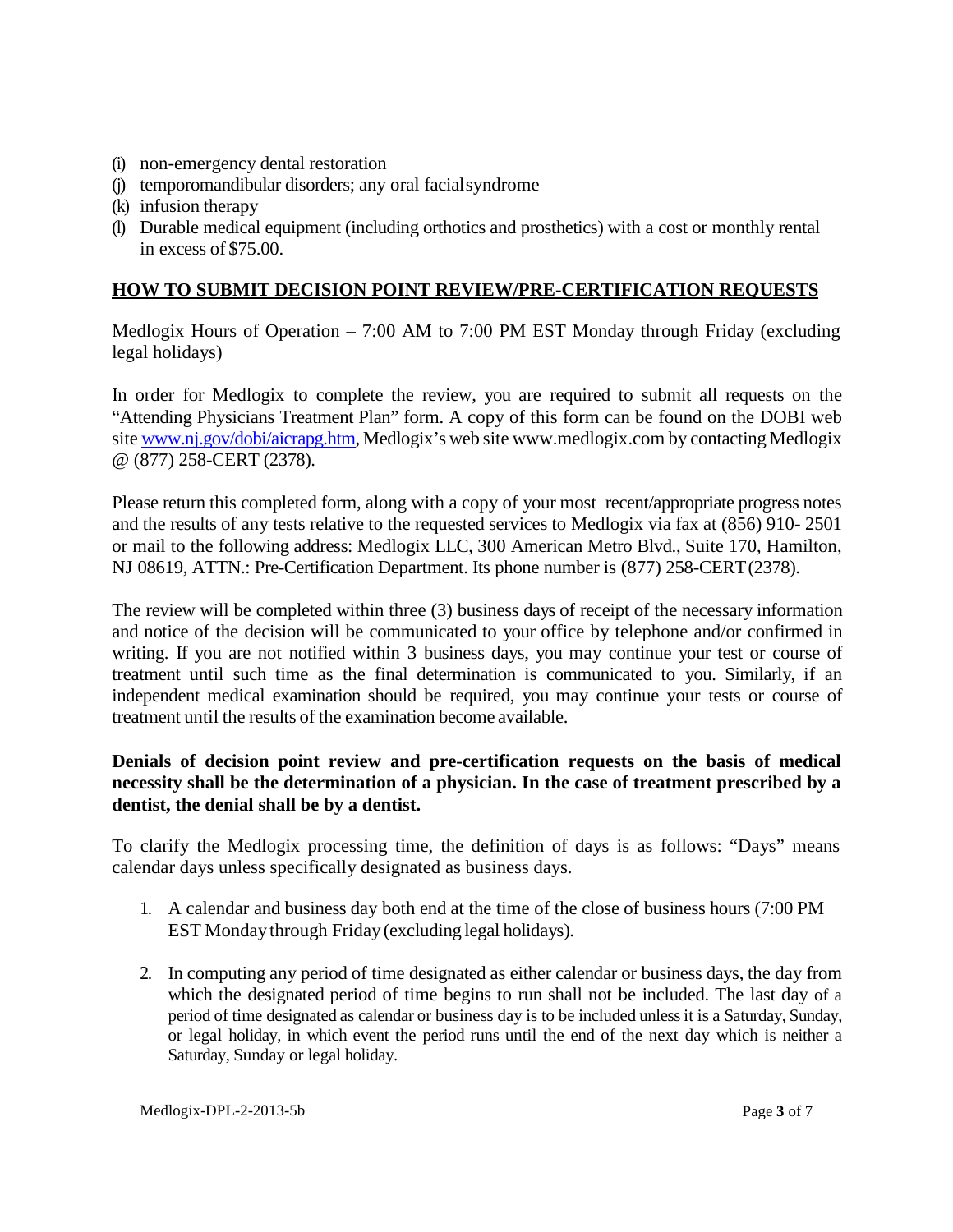3. Example: Response to a properly submitted provider request is due back no later than 3 business days from the date Medlogix receives the submission. Medlogix receives an Attending Provider Treatment Plan Form by facsimile transmission dated 1:00 PM EST on Wednesday February 6, 2013. Day one of the 3-buisness day period is Thursday, February 7, 2013. Since the 3rd day would be Saturday, February 9, 2013, Medlogix's decision is due no later than close of business Monday, February 11, 2013.

#### **INDEPENDENT MEDICAL EXAMS**

If the need arises for Medlogix to utilize an independent medical exam during the decision point review/pre-certification process, the guidelines in accordance to 11:3-4.7(e) 1-7 will be followed. This includes but is not limited to: prior notification to the injured person or his or her designee, scheduling the exam within seven calendar days of the receipt of the attending physicians treatment plan form (unless the injured person agrees to extend the time period), having the exam conducted by a provider in the same discipline, scheduling the exam at a location reasonably convenient to the injured person, and providing notification of the decision within three business days after attendance of theexam.

If the injured person has two or more unexcused failures to attend the scheduled exam, notification will be immediately sent to the injured person or his or her designee, and all providers treating the injured person for the diagnosis (and related diagnosis) contained in the attending physicians treatment plan form. The notification will place the injured person on notice that all future treatment, diagnostic testing or durable medical equipment required for the diagnosis (and related diagnosis) contained in the attending physicians treatment plan form will not be reimbursable as a consequence for failure to comply with the plan.

### **POSSIBLE OUTCOMES**

The following are the possible outcomes of our review:

- (a) The requested service iscertified.
- (b) If Medlogix receives information that, in their view, is insufficient to support the requested test or service, they will issue an administrative non-certification and will continue to non-cert the requested test or service until such time as they receive documentation sufficient to evaluate the request.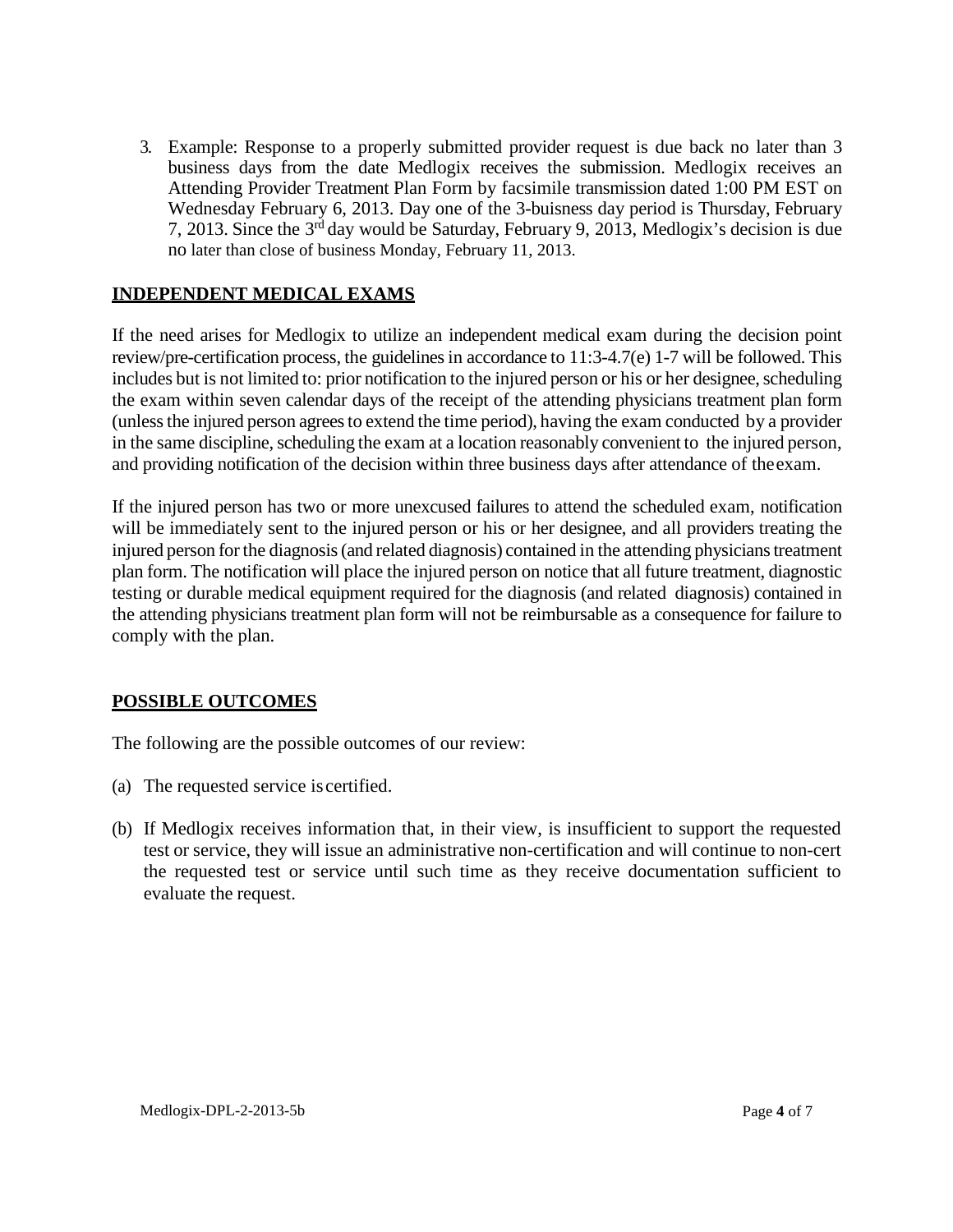- (c) In the event Medlogix feels a change in the requested test or service is advisable (whether in frequency, duration, intensity or place of service or treatment), they will notify your office of the modified results
- (d) In the event Medlogix is unable to certify your request, your office will be notified of the results and a Medlogix Medical Director will be available through an internal reconsideration process to discuss the case with you. Medlogix may also request that the patient undergo an Independent Medical Examination. Any such exam will be scheduled in accordance with 11:3- 4.7(e) 1-7 as stated In the Independent Medical Exams section above.

### **INTERNAL APPEAL PROCESS**

Prior to making a request for alternate dispute resolution, all appeals must be initiated using the forms established by the NJ Department of Banking and Insurance. The minimum required information (identified by form section number) is as follows: KEY DATES (sections 1-2) CLAIM INFO (sections 3-5) PATIENT INFO (sections 6-7 and 9-13) PROVIDER/FACILITY INFO (sections 14-25) DOCUMENTS INCLUDED INFO (section 29 indicated with asterisk) PRE-SERVICE APPEALS ISSUES INFO (sections 30-31, and 32, 33, or 34) POST-SERVICE APPEALS ISSUES INFO (sections 30-31, 33 and/or 38 and 34-36 if completing section 38) PRE-SERVICE SIGNATURE INFO (sections 35-36) POST-SERVICE SIGANTURE INFO (sections 39-40).

Failure to follow these requirements will be considered an incomplete submission and will result in an administrative denial. This incomplete submission does not constitute acceptance within the required timeframes for Pre-service and Post-service appeals.

Failure to complete the Internal Appeals procedures as outlined in 11:3-4.7B on the forms established by the Department prior to filing arbitration or litigation will invalidate any assignment of benefits.

Completion of the internal appeal process means timely submission of an appeal and receipt of the response prior to filing for alternate dispute resolution. Except for emergency care as defined in N.J.A.C. 11:3-4.2, any treatment that is the subject of the appeal that is performed prior to the receipt by the provider of the appeal decision shall invalidate the assignment of benefits.

There are two types of appeals (with specific workflows) that can be considered:

Pre-service: an appeal of the denial or modification of a decision point review or precertification request prior to the performance or issuance of the requested medical procedure, treatment, diagnostic test, other service, and/or durable medical equipment on the grounds of medical necessity.

The Pre-service appeal form and any supporting documentation shall be submitted by the provider to Medlogix via fax @ (856) 910-2501 or in writing @ 300 American Metro Blvd., Suite 170,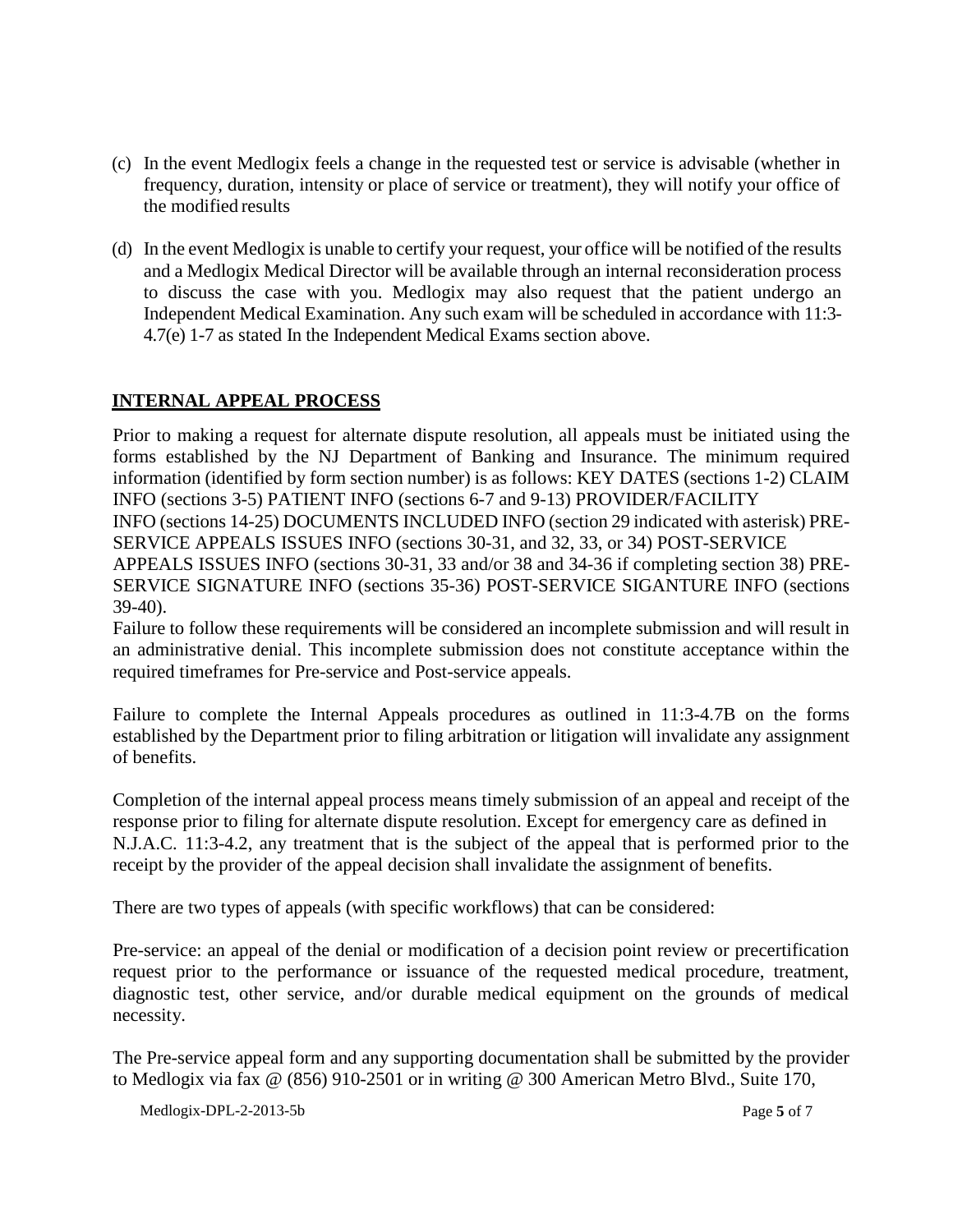Hamilton, NJ 08619.

A pre-service appeal shall be submitted no later than 30 days after receipt of a written denial or modification of requested services.

Decisions on pre-service appeals shall be issued by the insurer or its designated vendor to the provider who submitted the appeal no later than 14 days after receipt of the pre-service appeal form and any supporting documentation. If it's determined that the new information submitted with the appeal requires the need of an expert report or addendum to expert report (ie: Peer Review, Independent Medical Exam, Medical Director Review, etc…) to properly respond to the appeal, an additional 10 days will be added to the response time requirement.

Post-service: an appeal subsequent to the performance or issuance of the services and/or what should be reimbursed.

The Post-service appeal form and any supporting documentation shall be submitted by the provider to Medlogix via fax @ (856) 552-1999 or in writing @ 300 American Metro Blvd., Suite 170, Hamilton, NJ 08619.

A post-service appeal shall be submitted at least 45 days prior to initiating alternate dispute resolution pursuant to N.J.A.C. 11:3-5 or filing an action in Superior Court.

Decisions on post-service appeals shall be issued by the insurer or its designated vendor to the provider who submitted the appeal no later than 30 days after receipt of the appeal form and any supporting documentation. If it's determined that the new information submitted with the appeal requires the need of an expert report or addendum to an expert report (ie: Professional Code Review, Medical Bill Audit Report, UCR Analytical Analysis, etc…) to properly respond to the appeal, an additional 10 days will be added to the response time requirement.

The appeal process described above provides only one-level of appeal prior to submitting the dispute to alternate dispute resolution. A provider cannot submit a pre-service appeal and then a post-service appeal on the same issue. The preapproval of the treatment and the reimbursement for that treatment are separate issues. A provider can submit a pre-service appeal for the treatment and then a post-service appeal for the reimbursement for that treatment.

If a claimant or provider retains counsel to represent them during the Internal Appeal Procedures, they do so strictly at their own expense. No reimbursement will be issued for counsel fees or any other costs, regardless of the outcome of the appeal.

#### **ASSIGNMENTS OF BENEFITS**

Please also note that, if you accept an assignment of benefits from the patient, you are required to hold the insured harmless from any reduction in benefits caused by a failure on your part to follow the decision point review/pre-certification process. All assignments are subject to all requirements,

Medlogix-DPL-2-2013-5b **Page 6** of 7